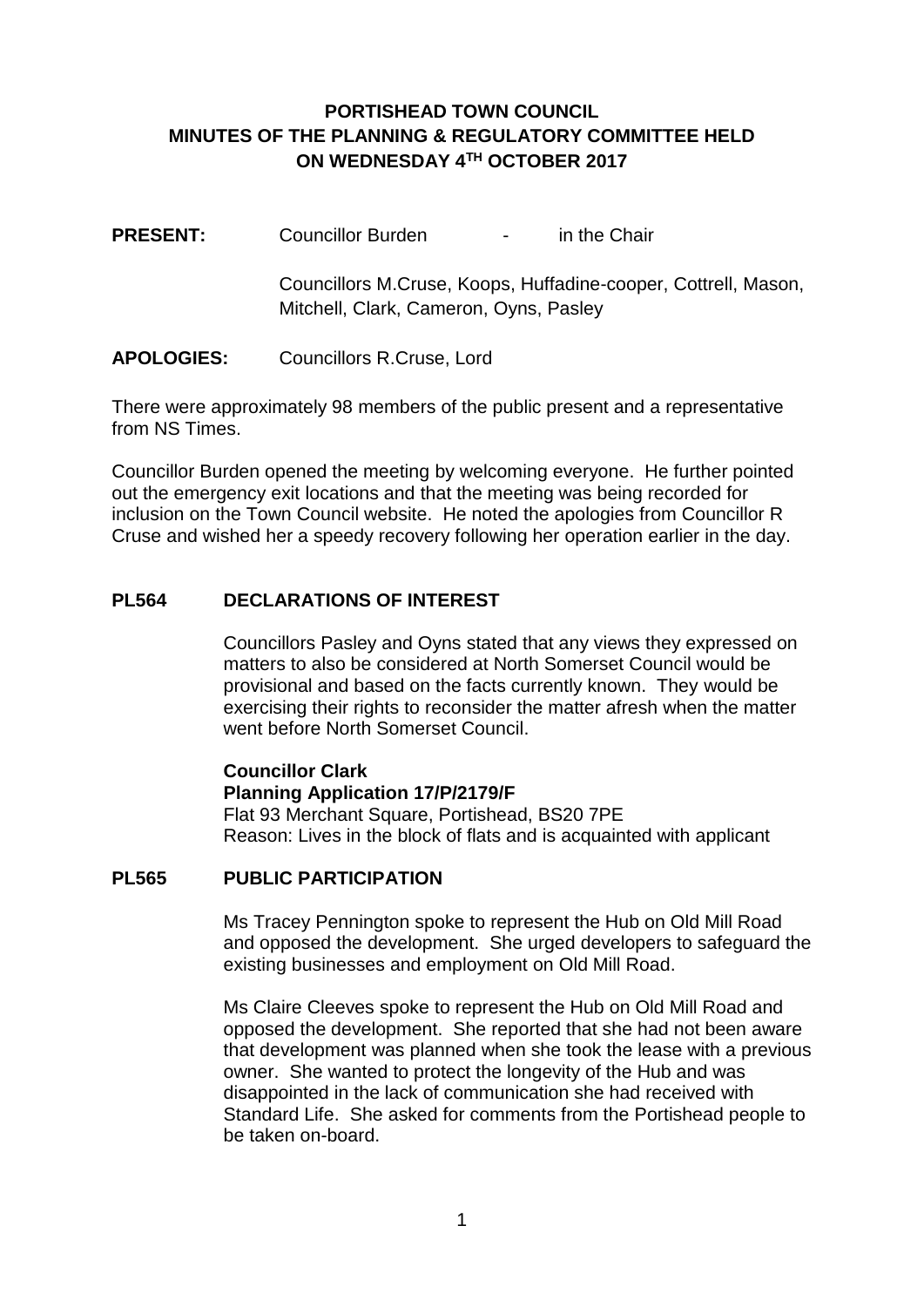Mr Steve Gillingham spoke in relation to the Old Mill Road proposals. He urged developers to engage with the community and to make provisions in the plan for The Hub to remain as it helps enhance the communities' wellbeing and health, senior citizens to young children.

Ms Jane James spoke against the proposals to put 350 homes on Old Mill Road. She believed this would put further pressure on the infrastructure, schooling and GP surgeries, which are already stretched. She questioned the demand of the proposed complex as there are unoccupied business units on the Marina. Fitness has helped her health and she urged developers not to underestimate the value of the existing businesses.

Ms Jane Lewis urged councillors to represent her as a resident with her views to protect Old Mill Road. She has flexible hours and childcare at the Hub. Her husband lost a stone in weight at the gym and there are children some with special needs who use the gym. Four children from the gym are representing Great Britain this year. She does not believe that Portishead has the infrastructure to cope with the proposed development at Old Mill Road, Portishead is already known as the "culde-sac".

Mrs Ann Townsend spoke in respect to Portishead Golf Course and the application for modification of the Definitive Map (grid reference ST4576). She referred to an earlier survey whereby the ratio of golfers to dog walkers was 1:250 (and 176 dogs). In her opinion the installation of a pedestrian gate replacing the whole in the wooden fence was a clear acknowledgement by North Somerset Council that it was used by members of the public. She referred to the covenant on the land stating that it is public open space and for no other purpose whatsoever. She urged the Town Council to support the modification of the Definitive Map to include the proposed footpaths.

Ms Fiona Gissing of T & G Woodware spoke against the development in Old Mill Road. There is approximately 350 jobs that would be lost, many of which are skilled full-time jobs undertaken by people who live in Portishead. She believed that the infrastructure in Portishead has suffered in recent years due to high levels of residential development and on at least two occasions recently Portishead has become gridlocked. There is currently no commitment being offered for existing businesses to be incorporated or relocate into the new scheme. These businesses will be lost adding to an imbalanced community, with no real economic gain for the town and further exasperate out commuting.

Mrs Monica Smith spoke against more homes on Old Mill Road. There is only one road in/out of Portishead adding to further disruption for commuters. She asked for the people of Portishead to have the last word.

Mr Geoff Hardman spoke about three items.

1. He urged the town council to implement all the proposals under Agenda Item 5.2.1 with exception to the Vehicle Activated Sign (VAS).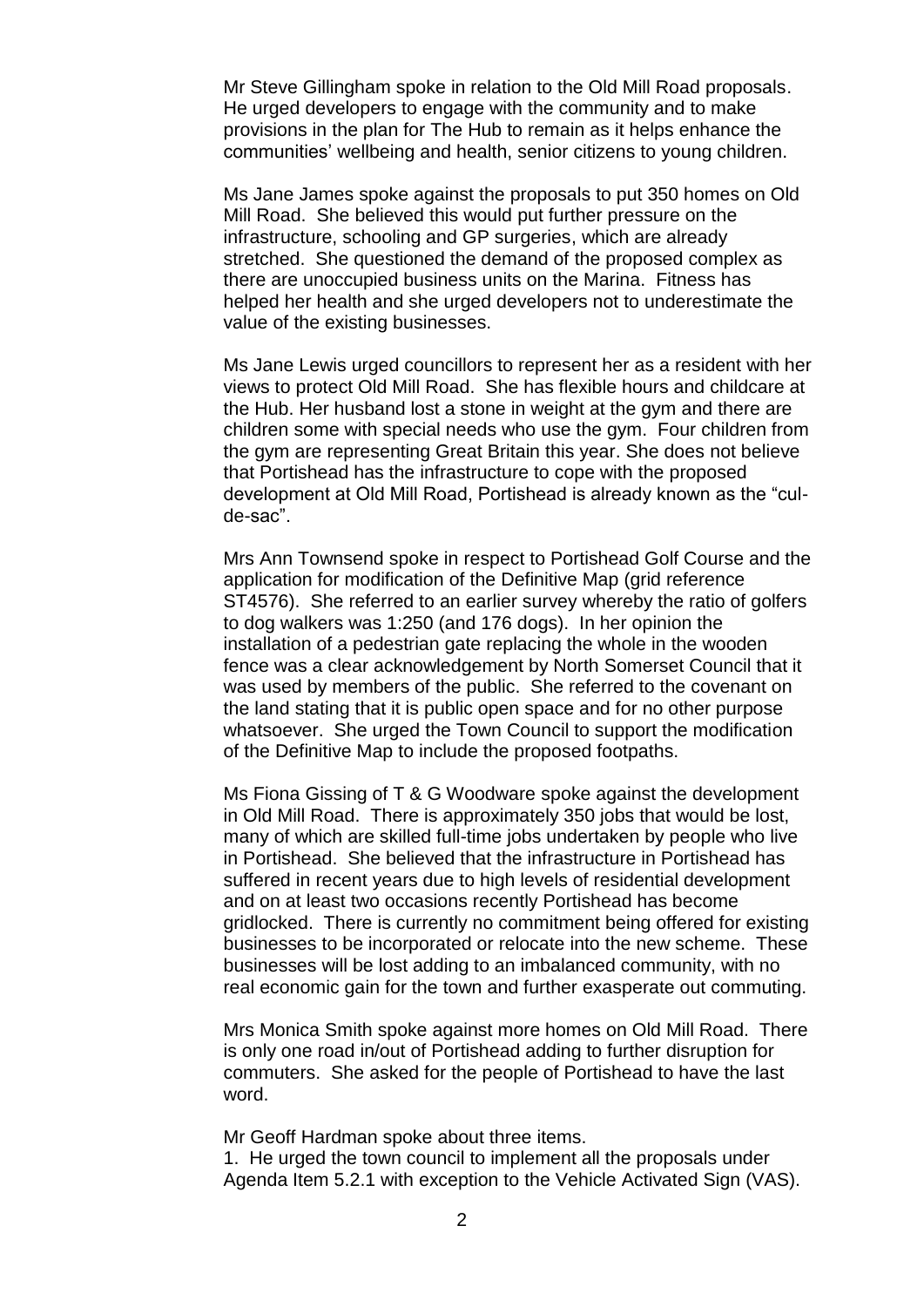2. The parking at Wyndham Way where 35 flats are proposed.

3. Opposed the development of Old Mill Road at the loss of specialised traders and substituting skilled workforce for low paid jobs. He felt that Portishead is overdeveloped with poor infrastructure, lack of school places and an overstretched health service.

Mr Ian Donovan spoke against planning application 17/P/2050/F. He provided the meeting with two photographs, existing and proposed. He believed that the proposals will exceed the building roof line resulting in a loss of privacy and being out of character with neighbouring bungalows. There is also a lack of parking, one space for a 5 bedroom house is not sufficient.

#### *Assistant Clerk note: with the agreement of members Councillor Burden extended Public Participation beyond the time allocated in Standing Orders to accommodate further speakers*.

Mrs Annette Hennessy spoke in relation to Old Mill Road and earlier consultations on the matter, including those four years ago. She did not feel that it was worth losing all the businesses for a cinema as there are already cafes, gyms, restaurants, health clubs and bars. She also made reference to the volumes of traffic and how the town has been unable to cope recently.

Mrs Sylvia Holliman spoke about the lack of infrastructure in the town, which is impacting on local business who are losing time; staff working time, clients not being able to get to appointments and deliveries not being made. She proposed that the town council or this committee consider working with local police, emergency services, local traders and the bus company and request that North Somerset Council write to central government (who are pressing for more homes in this area) saying that we must not have any more homes in this area until the infrastructure is sorted out.

Mr Ken Smith spoke in relation to Old Mill Road. He reflected on the business that have been lost in the town (power station, Albright & Wilson, nail factory, paper mill) which have only been replaced with houses. He urged both Town and North Somerset Councillors to support the business industry in Portishead.

Mr Jonathan Mock spoke in relation Portishead being gridlocked on two occasions recently following traffic incidents due to Portishead being developed beyond its infrastructure. He believed that parents couldn't get kids into schools, people can't get GP appointments and traffic brings the town to a halt. He further complained about the 4 minutes allocated to members of the public during public participation.

Ms Janine Ashman spoke against any further homes being built in Portishead. She works at a local primary school and is aware that fifteen 4 year old children from Portishead are being taxied out of town for schooling.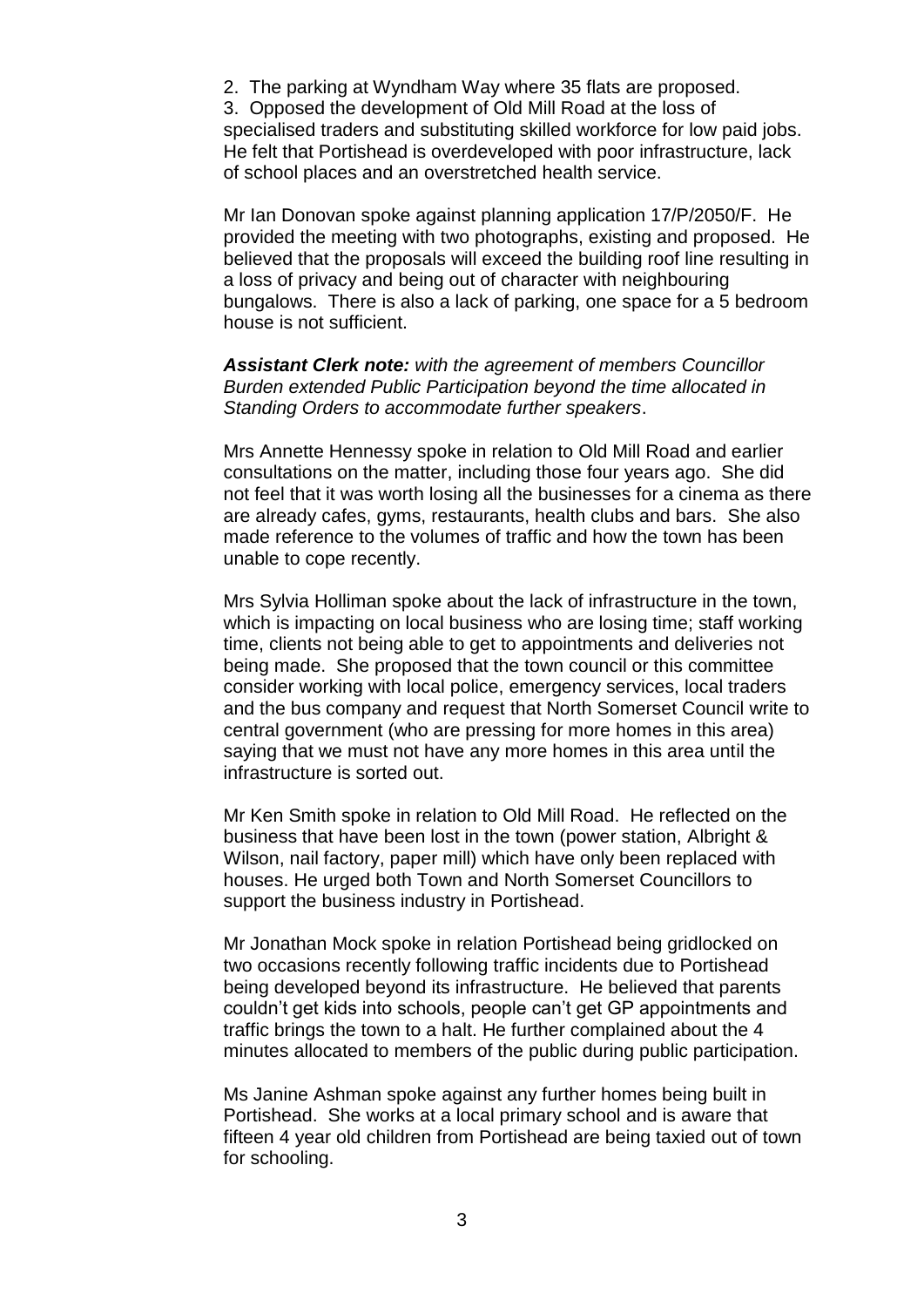These Minutes summarise what was said during public participation and were views expressed by the speaker not the Town Council.

*Assistant Clerk note: The Chairman with the agreement of members changed the order of the meeting and relaxed Standing Orders.*

### **PL566 SECTION 2 – PLANNING MATTERS (RECOMMENDATIONS TO TOWN COUNCIL)**

### **5.4 EMERGING PROPOSALS FOR OLD MILL ROAD AREA**

The meeting received a presentation from Nick Jones (GL Hearn – Planning Consultants), Ron Urquhard (Standard Life), Alban Henderson (GL Hearn) and Ian Wilson (Corstorphine + Wright – Architects).

Mr Ron Urquhart introduced the presenters and informed the meeting that both Old Mill Road Business Park and Wyndham Way Retail Park are held by Phoenix Life Property Fund and managed by Standard Life.

Mr Ron Urquhart explained that the purpose of attending this meeting was to talk through the emerging ideas for the possible development of Old Mill Road following their involvement in the Site Allocation Plan.

Mr Urquhart stressed that they are aware of the importance of the businesses on Old Mill Road and the impact it will have on the town and they are committed to working with them jointly with North Somerset Council's Economic Development team. He firmly believes that there is a real opportunity to improve the contribution that the site makes to the town centre and Portishead's larger economy by way of mix use to include a cinema, restaurants, leisure uses, fitness facilities and retailers that are not currently in the town, along with the creation of jobs.

Mr Ron Urquhart wished to give his assurances that they would continue to keep the local businesses effected up to date and they would be consulting with a much wider audience in Portishead that will run later this month into November.

Mr Alban Henderson took the floor and gave an overview of his thoughts of the site in relation to the Core Strategy and Site Allocation Plan.

Mr Ian Wilson addressed the meeting showing their sketch book, which is an emerging analysis of the proposals to date, on the overhead projector. It showed the vehicular and pedestrian routes between the pockets of retail units (Waitrose, etc).

*Assistant Clerk note: Some questions were put to the presenters by members.*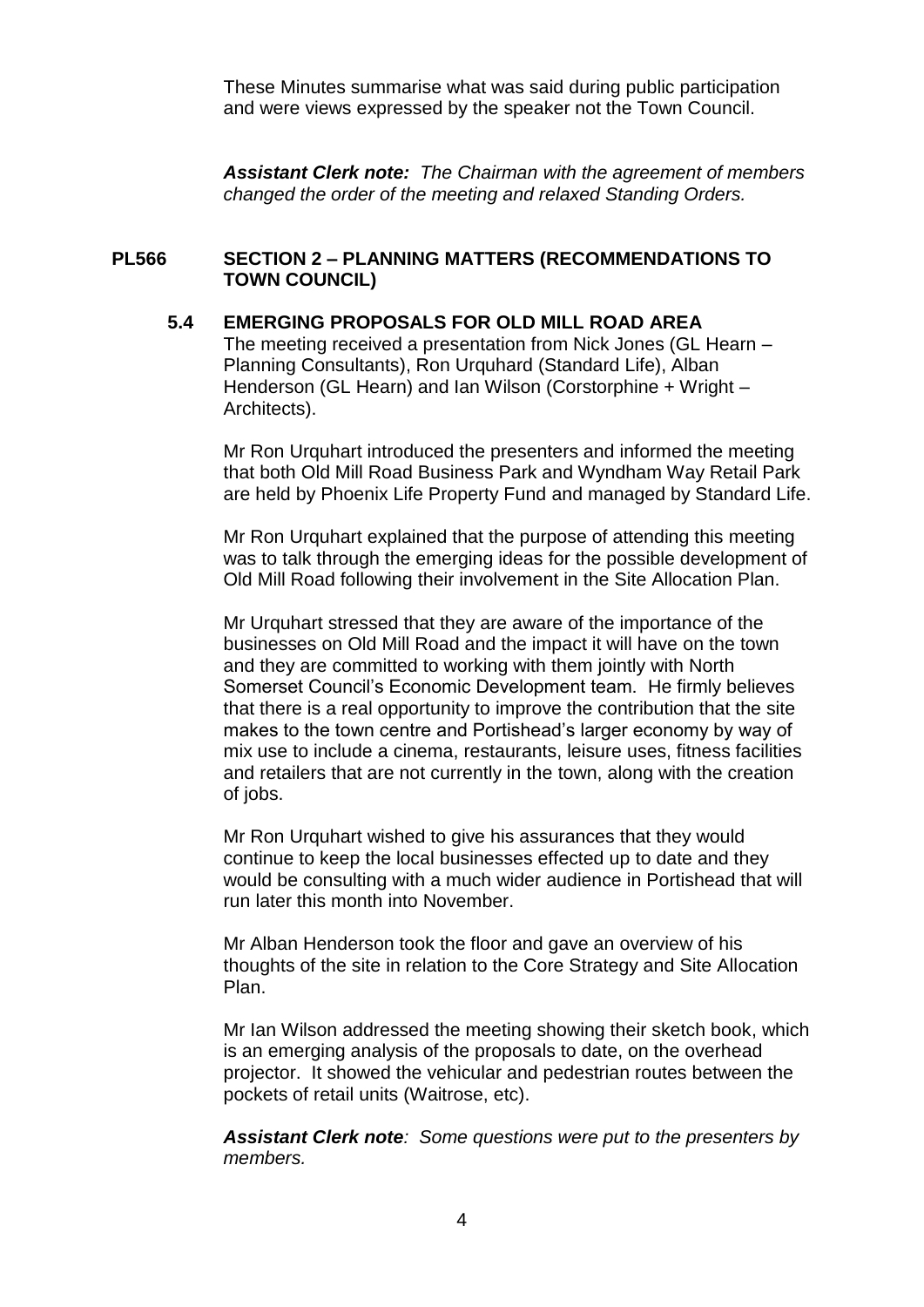- Q: The ratio for parking to apartments
- A: 1:1 (350 spaces for 350 apartments)
- Q: Where the existing businesses will be housed?
- A: Potential for businesses to return after the development.
- Q: If a retail survey had been undertaken to verify the demand for retail in Portishead? It was understood by Cllr Cottrell that Alder King have given contradictory advice.
- A: Professional advice from Savills in Bristol had been sought and it is reported that there are a number of national retailers that would like to be represented in Portishead.
- Q: Is undercroft parking being used to provide 350 parking spaces?
- A: Undercroft parking will be used.
- Q: Is this a seven story development?
- A: This emerging scheme is 3-4 story including the undercroft parking.
- Q: Councillor Pasley understood that North Somerset Council had stated in its Site Allocation Plan (SAP) that loosing employment from the Old Mill Road site is unacceptable and as far as its forward plan is concerned they have not allowed for any dwellings to be built on the site. He understood that there were other sites around the town that could be developed to home the existing businesses from Old Mill Road so that they could continue to operate in the town whilst Old Mill Road site is developed?
- A: Standard Life will work closely with North Somerset Council's Economic team to try and identify a site where that could happen.

#### *Assistant Clerk note: the Chairman invited questions from members of the public.*

- Q: Were there any plans to demolish Homebase, Argos and McDonalds in a second phase of the development?
- A: There are currently no plans.
- Q: On what date did Standard Life first consult with the businesses on Old Mill Road and North Somerset Council's Economic team?
- A: They met with North Somerset Council mid-august.
- Q: Who increased the number of homes from the initial 20 to 100?
- A: This was made by a North Somerset Council officer, which was immediately contradicted by the Leader of the Council.

Ms Fiona Gissing believed that there is an inaccuracy with a SAP plan response by Standard Life (5.4 Achieve Reasonable Access to sustainable transportation proximity of a site for a railway station) that states the train station is 2-5km away. Mr Alban Henderson explained that this was due to the way the route had been measured in terms of North Somerset Council's scoring system.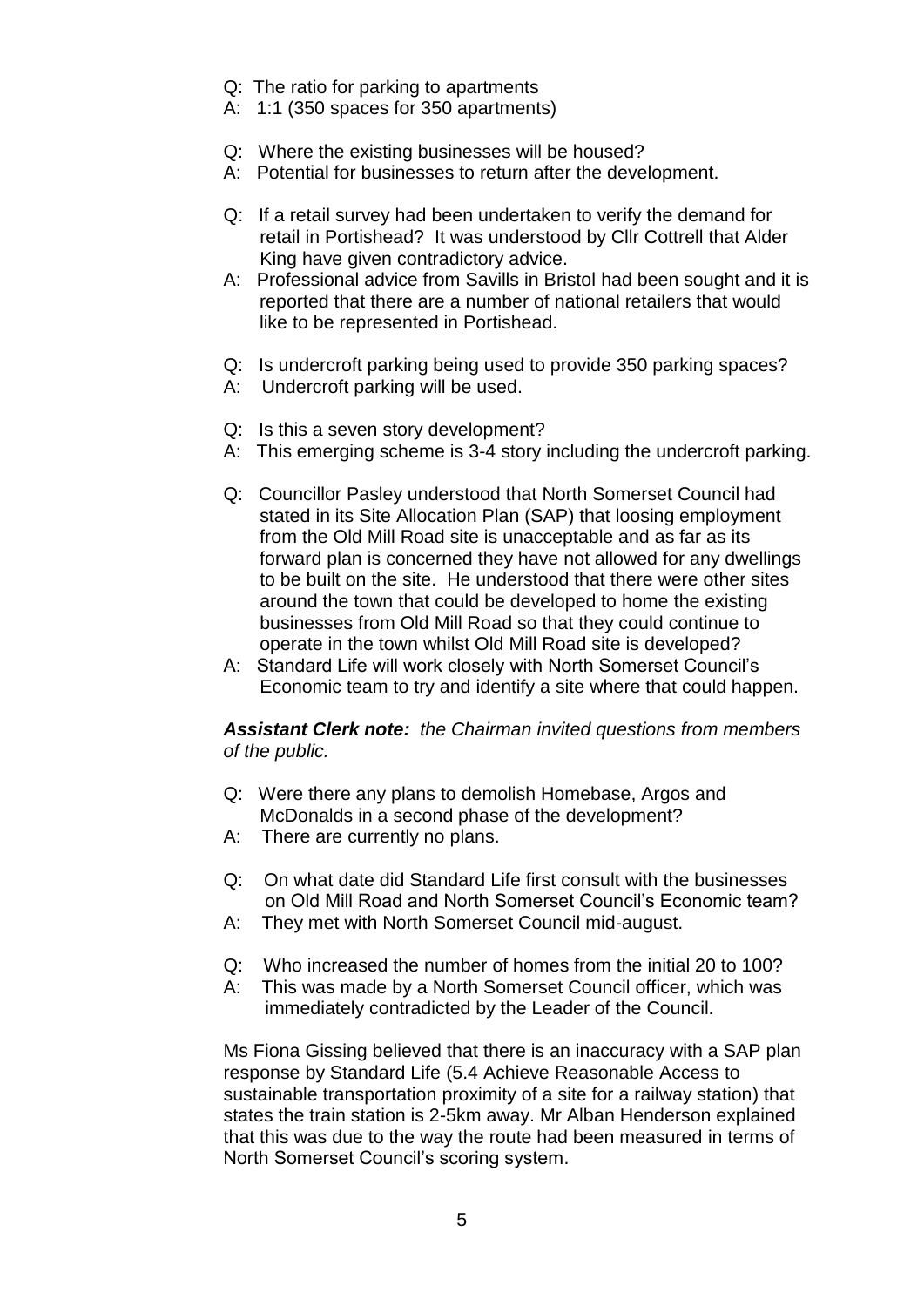Councillor Burden thanked Ron Urquhart and his team for coming along to the meeting and summarised that the residents of Portishead are concerned about its transports links and maintaining employment in the town.

*Assistant Clerk note: the meeting was adjourned for approximately 2 minutes @ 9.22pm. Councillors M.Cruse, Mitchell, Cameron left the meeting. All but 9 members of the public left the meeting.*

### **PL566 SECTION 1 – TO BE CONSIDERED BY THE PLANNING & REGULATORY COMMITTEE**

### **PLANNING APPLICATIONS**

### **17/P/2050/F 33 HILLCREST ROAD, PORTISHEAD, BS20 8HN**

Erection of a two storey rear extension. Replace existing roofs over dwelling with new pitched roof and create a first floor level. 3no. dormer windows to front elevation. Replace flat roof over garage with new pitched roof. Replace existing windows/doors to match new windows/doors. New balcony at rear. New off-street parking with hardstanding at front and steps to entrance level.

### **RESOLVED THAT**

Objects due to the over bearing design, street scene, lack of parking and possible overlooking.

A vote was taken with a majority in favour.

### **17/P/2135/F 11 HILLSIDE ROAD, PORTISHEAD, BS20 8EW**

Demolition of existing bungalow and construction of 1no. four bed dwelling

#### **RESOLVED THAT**

No objection

A vote was taken with a majority in favour.

### **17/P/2179/F FLAT 93 MERCHANT SQUARE, PORTISHEAD, BS20 7PE**

Removal of two opaque panels from wall/door/window unit and replacement with two toughened clear argon Low E double glazed units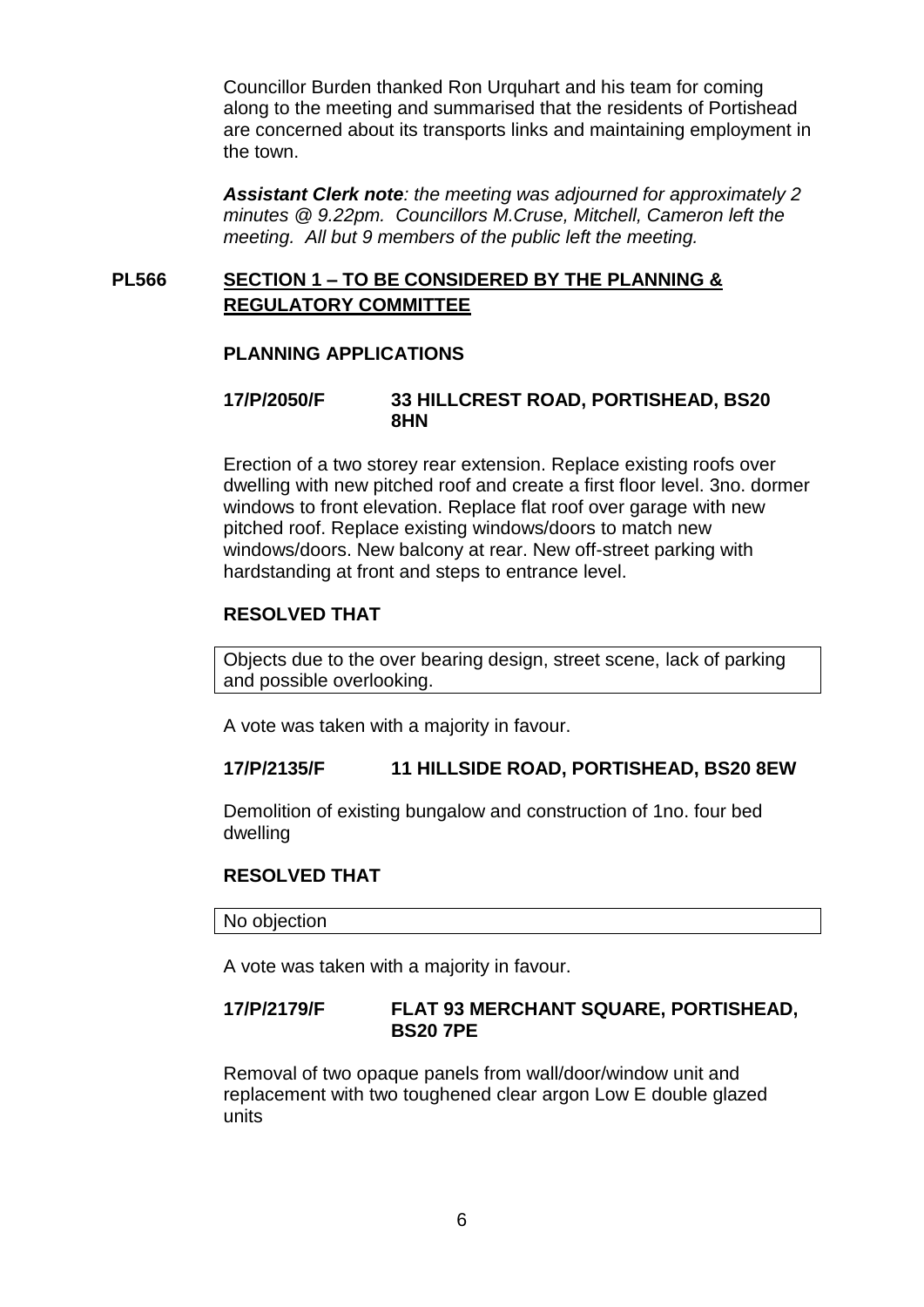## **RESOLVED THAT**

No objection

A vote was taken with a majority in favour.

### **17/P/2198/F 26 HIGH VIEW, PORTISHEAD, BS20 8RF**

Change of use of land to residential garden increasing width of existing driveway and erection of 1.8m boundary fence

### **RESOLVED THAT**

No objection subject to no valid objection from neighbours

A vote was taken with a majority in favour.

## **17/P/2200/F 1 LIPGATE PLACE, CLEVEDON ROAD, PORTISHEAD, BS20 6QN**

Demolish rear lean-to extension and side garages. Proposed two storey rear and side extension, and enlarged driveway with removal of boundary wall between road and access points.

### **RESOLVED THAT**

No objection subject to no valid objection from neighbours

A vote was taken with a majority in favour.

### **17/P/2210/F 26 WETLANDS LANE, PORTISHEAD, BS20 6RA**

Erection of a single storey side extension with loft conversion to include front, rear and side dormers.

## **RESOLVED THAT**

No objection subject to meeting North Somerset Council's parking standards.

A vote was taken with a majority in favour.

### **17/P/2218/F 32 COMBE AVENUE, PORTISHEAD, BS20 6JS**

Erection of a single storey side/rear extension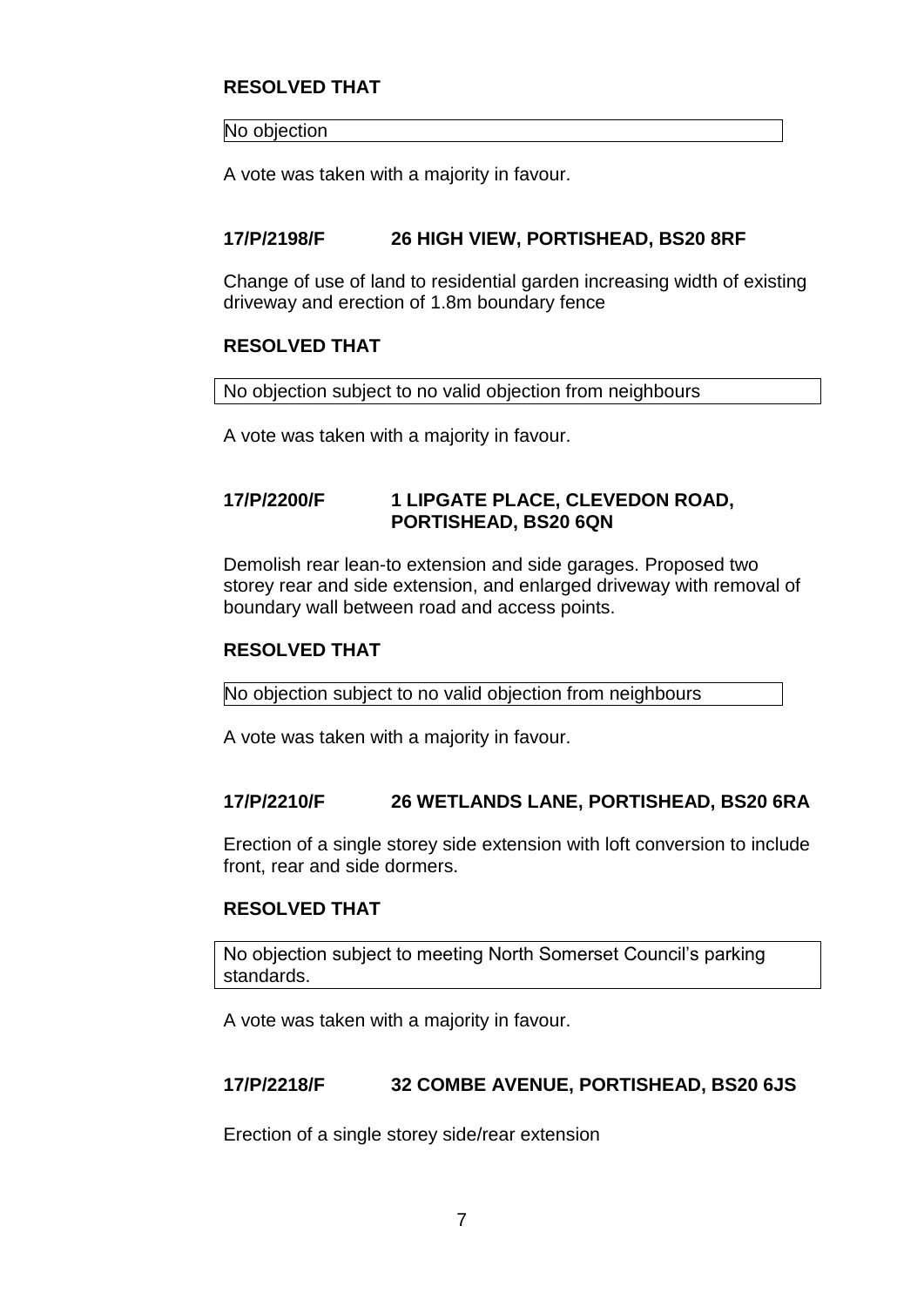## **RESOLVED THAT**

#### No objections

A vote was taken with a majority in favour.

## **17/P/2233/F 57 DRAKES WAY, PORTISHEAD, BS20 6LD**

Proposed balcony and French doors at first floor level to rear elevation with external spiral staircase for access. Enlargement of kitchen & dining room windows on first floor rear elevation

### **RESOLVED THAT**

No objections subject to no valid objections from neighbours.

A vote was taken with a majority in favour. Councillor Cottrell abstained.

### **PL567 SECTION 2 – PLANNING MATTERS (RECOMMENDATIONS TO TOWN COUNCIL)**

### **5. OTHER PLANNING MATTERS**

### **5.1 LATE PLANNING APPLICATIONS & CONSULTATIONS**

#### **17/P/2247/NMA 116 NORE ROAD, PORTISHEAD, BRISTOL, BS20 8EX**

Non-material amendment to permission 16/P/2800/F (Removal of upper ground floor, two storey front extension, first floor side extension and alterations to the roof) to omit flat roof side extension porch and continue low pitched roof over enlarged porch

### **RECOMMENDATION**

Portishead Town Council notes that no consultation is required.

### **17/P/2248/HHPA 59 PHOENIX WAY, PORTISHEAD, BS20 7FG**

Prior approval request for the erection of a single storey rear extension with a pitched roof that would 1) extend beyond the rear wall of the original house by 3.25 metres; 2) have a maximum height of 3.4 metres and 3) have eaves that are 2.9 metres high

## **RECOMMENDATION**

Portishead Town Council notes that no consultation is required.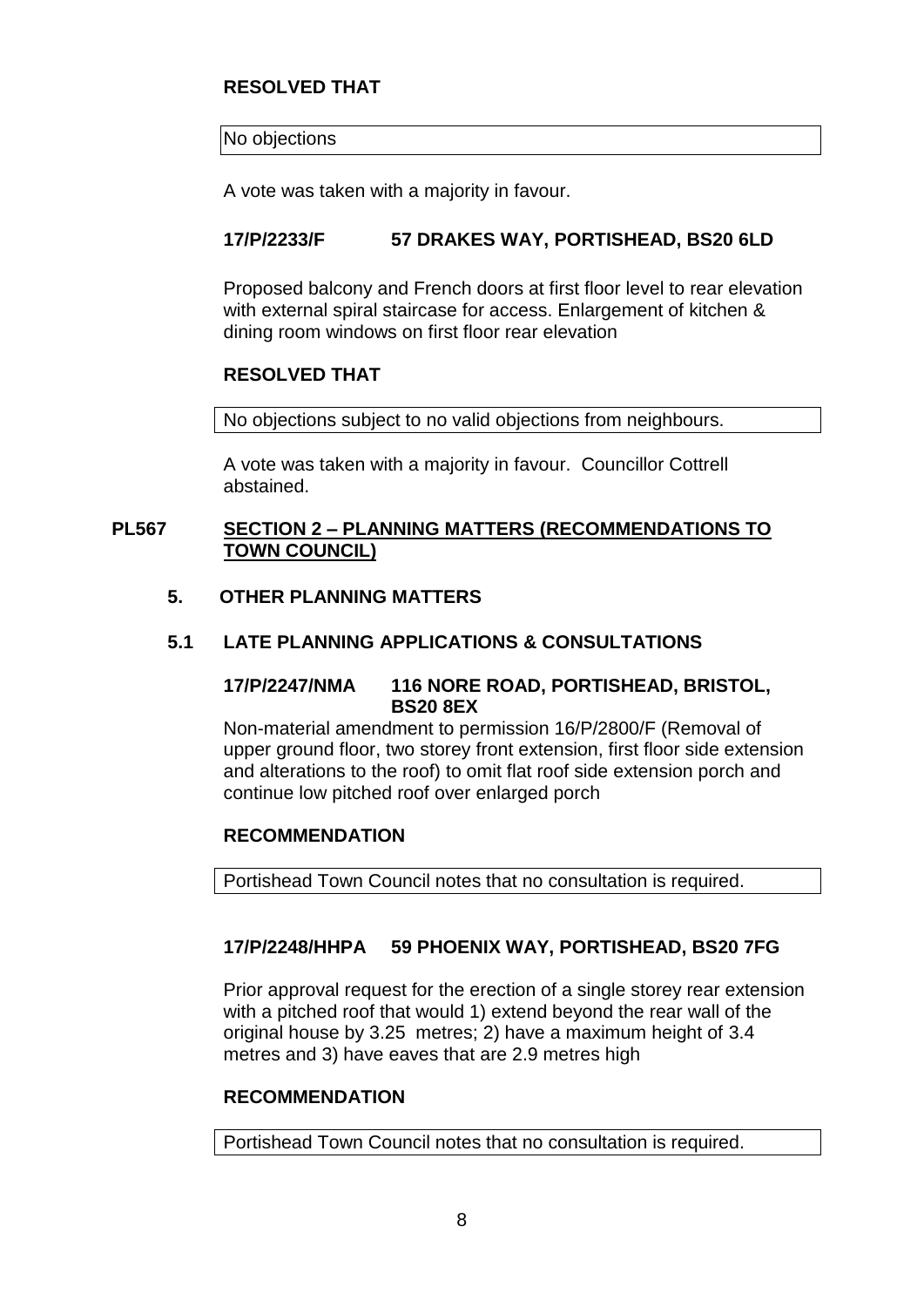### **17/P/2254/F 16A HILLCREST ROAD, PORTISHEAD, BS20 8HS**

Erection of a single storey rear and side extension following the demolition of the rear sunroom

### **RECOMMENDATION**

No objections subject to no valid objections from neighbours.

### **17/P/2255/F 5 MULBERRY CLOSE, PORTISHEAD, BS20 7LH**

Single storey rear extension & minor window/door alterations.

#### **RECOMMENDATION**

No objections subject to no valid objections from neighbours.

## **17/P/2281/MMA LAND BETWEEN 1-7 ALBERT PLACE AND 176 HIGH STREET, PORTISHEAD, BS20 6QL**

Variation of condition 2 of permission 15/P/2176/F (Erection of 2no. dwellings with new vehicular access and car parking) to allow for a revised floorplan arrangement to utilise loft space as third bedroom and erection of dormer windows to front elevation

### **RECOMMENDATION**

Objects on the grounds that it will affect the living condition of the neighbours (side elevation impact for residents at 176 High Street).

## **17/P/2303/F LAND ADJACENT TO 1 ST PETERS ROAD, PORTISHEAD, BS20 6QY**

Planning permission for Removal/Variation of condition no. 2 and 10 of application 14/P/1251/F (Erection of two semi-detached retirement cottages with associated parking) to allow external alterations of windows/doors/rooflights

### **RECOMMENDATION**

Objects to the removal/variation of condition 2 and 10 and requests that the relevant Ward District Councillor (Cllr Burden) calls the application to North Somerset Council's Planning & Regulatory committee if it is recommended for approval.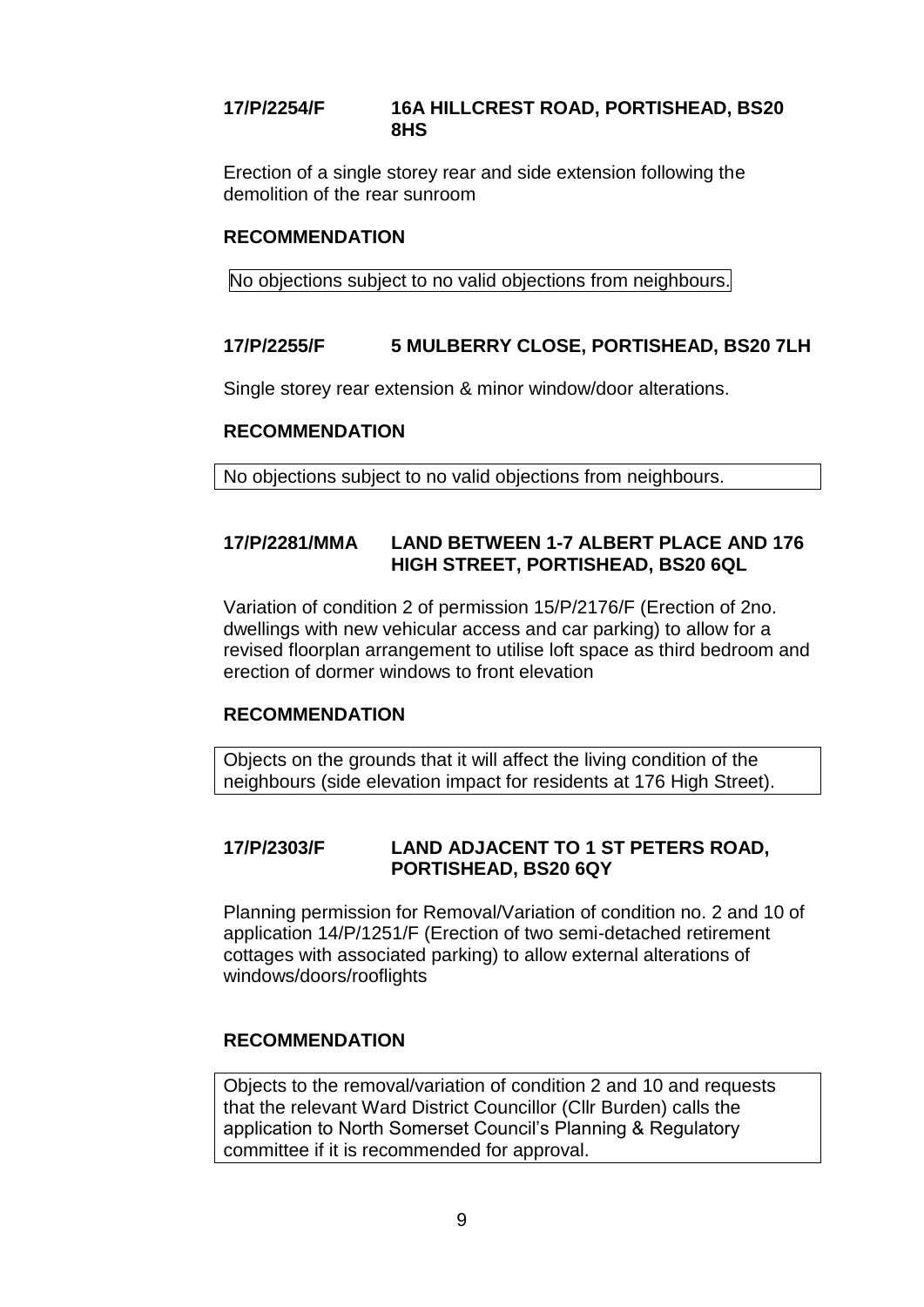## **17/P/2306/TPO 8 MANOR CLOSE, PORTISHEAD, BS20 8NX**

T1 - Oak – Reduce by 3m in height and 2m laterally back to the previous reduction points. Crown lift to 4m.

### **RECOMMENDATION**

In the absence of a Tree Warden Portishead Town Council feels unable to comment

## **17/P/2317/TPO 5 WOODHILL ROAD, PORTISHEAD, BS20 7EU**

1 x mulberry tree - reduce crown by 1-2m

### **RECOMMENDATION**

In the absence of a Tree Warden Portishead Town Council feels unable to comment

## **5.2 HIGHWAYS UPDATE**

### **1. AVON WAY**

The plans from North Somerset Council following assessment of the road during school term and non-term times were considered. It was noted that the conflict between pedestrians and vehicles came out at a tenth and fiftieth, respectively, of the required value for a pedestrian refuge and that as a result North Somerset Council presently has no budget and will not commit to earmarking a budget in the next financial year, without 100% third party funding. The costs for this project totalled £12,340.25.

### **RECOMMENDATION**

That the Town Council publishes the scheme to those residents living in the vicinity and discusses the potential to form a Working Party.

### **5.3 SAVE OLD MILL ROAD**

The report from Mr Patrick Gardner giving a breakdown of employment at Old Mill Road was noted.

### **RECOMMENDATION**

That the Town Council writes to Mr Patrick Gardner to thank him for his valuable report.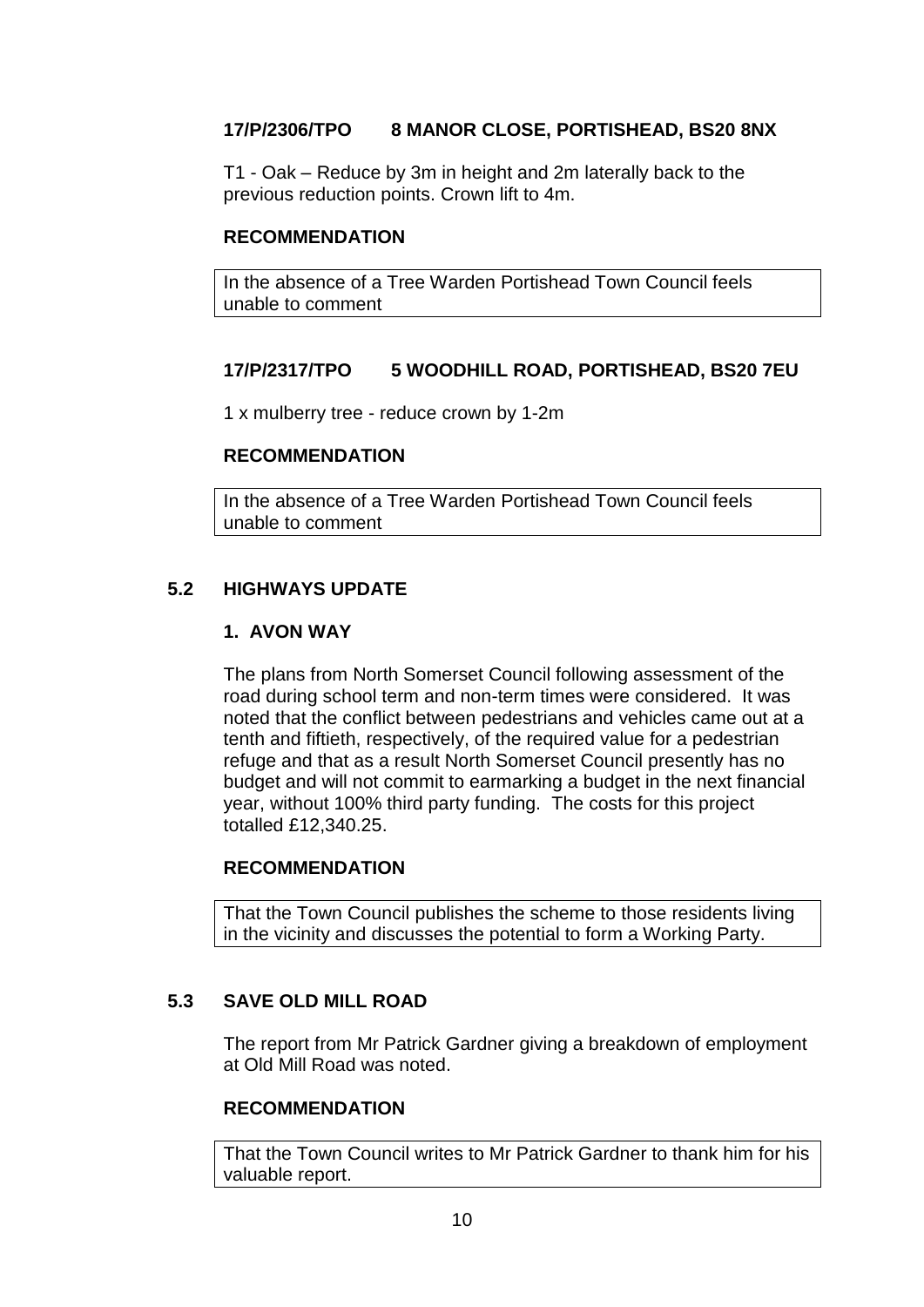## **5.5 NORTH SOMERSET COUNCIL SITE ALLOCATIONS PLAN**

The meeting noted that North Somerset Council is currently consulting on some modifications to its Site Allocations Plan, which is a detailed local plan identifying the residential, employment and other allocations needed within North Somerset to deliver the Core Strategy over the plan period to 2026.

The Proposed Modifications consultation documents can be found on North Somerset Council's consultation website [http://consult-ldf.n](http://consult-ldf.n-somerset.gov.uk/consult.ti/SiteAllocMainMods/consultationHome)[somerset.gov.uk/consult.ti/SiteAllocMainMods/consultationHome](http://consult-ldf.n-somerset.gov.uk/consult.ti/SiteAllocMainMods/consultationHome)

It understood that comments are to be received no later than 11.59pm on Monday 30 October 2017.

### **RECOMMENDATION**

Agrees with the proposals and is happy that there is no extra residential allocations for Portishead in the plan.

### **5.6 PORTISHEAD TREE WARDEN VACANCY**

Councillor Burden reported that this voluntary position has been advertised on the Town Council website for the last month and it is hoped that it will also be advertised in the next edition of the Residents magazine and possibly NS Times.

### **5.7 APPLICATION FOR MODIFICATION OF THE DEFINITIVE MAP UNDER SECTION 53(5) OF THE WILDLIFE AND COUNTRYSIDE ACT 1981 – PORTISHEAD GOLF COURSE, PORTISHEAD (GRID REF: ST4576)**

The meeting noted the letter and plan dated 4<sup>th</sup> September from Elaine Bowman.

Councillor Pasley abstained from this item.

### **RECOMMENDATION**

Portishead Town Council responds that members of the Planning & Regulatory committee have not been made aware of any obstruction to the proposed path prior to the gate being locked and so the order should be confirmed.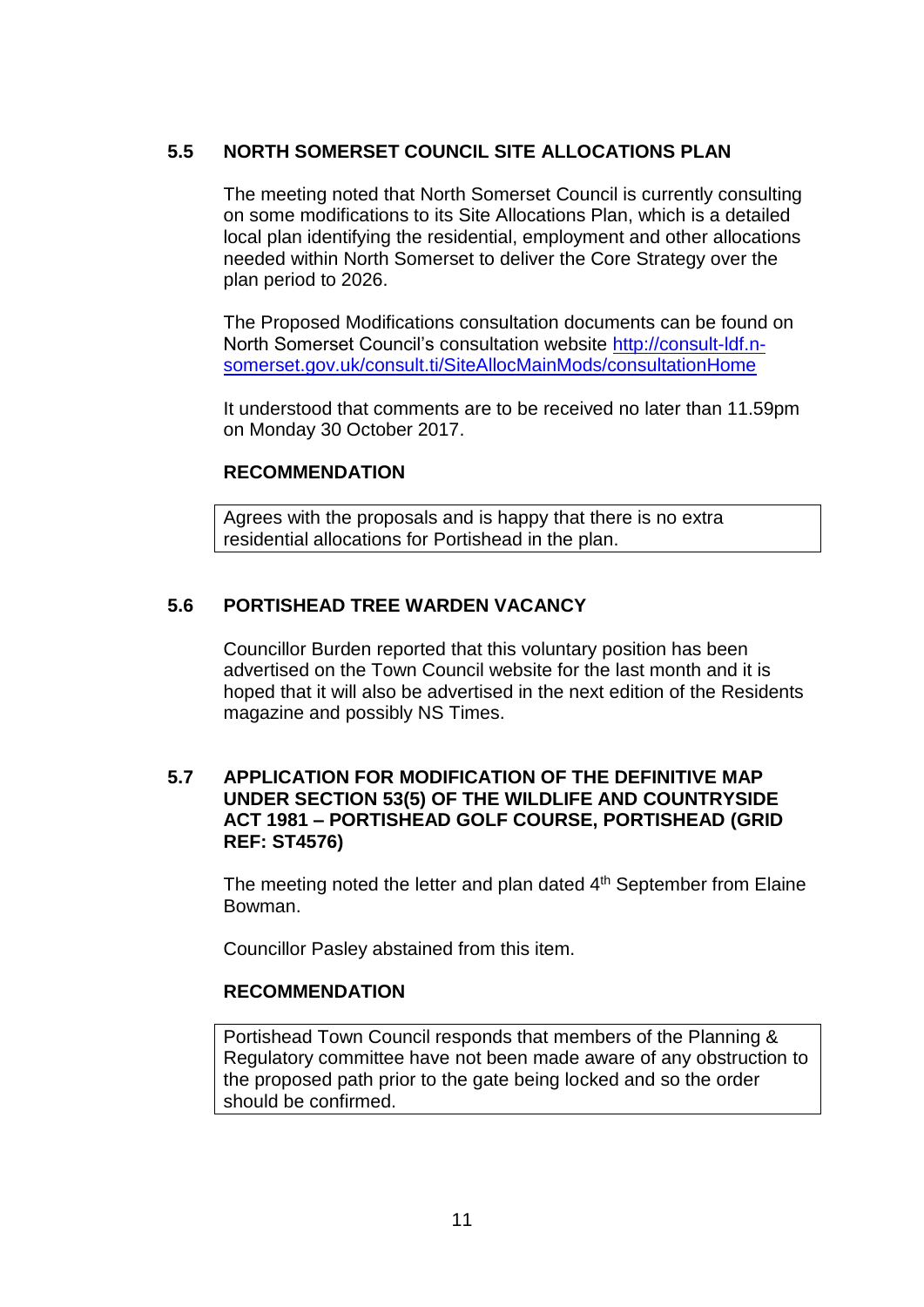#### **PL568 SECTION 3 – DELEGATED CHAIRMAN DECISIONS**

### **PLANNING APPLICATIONS AS REPORTED BY THE PLANNING & REGULATORY CHAIRMAN**

### **TREE APPLICATIONS AS REPORTED BY THE PLANNING & REGULATORY CHAIRMAN**

The delegated Chairman decisions previously agreed by the core members of the Planning & Regulatory committee were noted.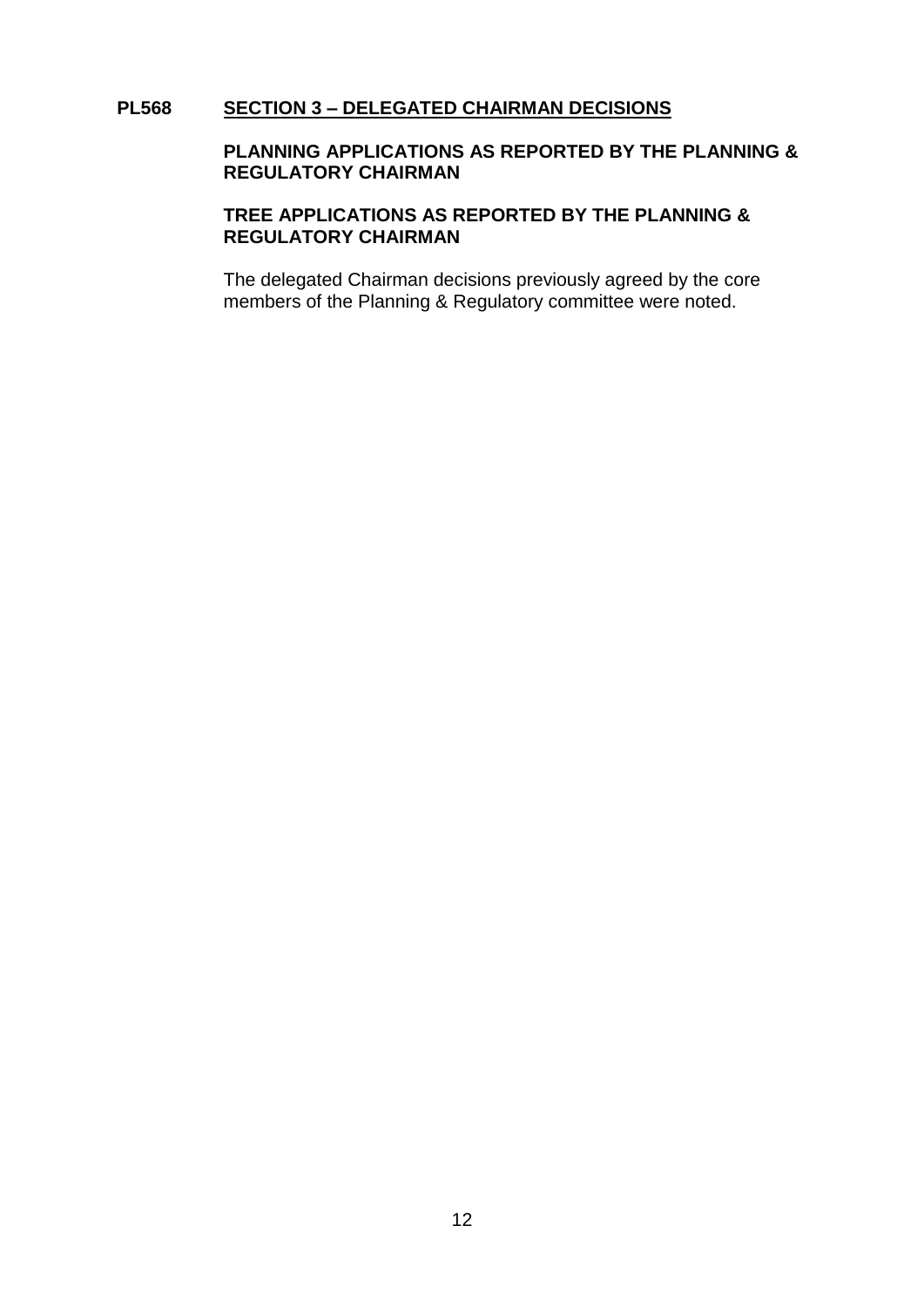## **PL568 SECTION 3 DELEGATED CHAIRMAN DECISIONS – FOR INFORMATION**

## **PLANNING APPLICATIONS AS REPORTED BY THE PLANNING & REGULATORY CHAIRMAN**

| <b>APPLICATION NO.</b> | <b>LOCATION</b>                              | <b>PROPOSAL</b>                                                                                                                                                                                                                                                                      | <b>RECOMMENDATION</b>                                                                                               |
|------------------------|----------------------------------------------|--------------------------------------------------------------------------------------------------------------------------------------------------------------------------------------------------------------------------------------------------------------------------------------|---------------------------------------------------------------------------------------------------------------------|
| 17/P/2102/F            | 97 Down Road, Portishead,<br><b>BS20 8RB</b> | Erection of a two storey side extension<br>on south west elevation and single<br>storey side extension to form<br>garden/bike store on north east<br>elevation                                                                                                                       | No objection subject to no valid<br>objections from neighbours                                                      |
| 17/P/2114/F            | 63 Hillside Road,<br>Portishead, BS20 8JR    | Erect a garage, over clad existing<br>house, erect a first floor balcony,<br>convert existing garage into habitable<br>living space and erect porch beneath<br>balcony. Create new vehicle access                                                                                    | No objection subject to no valid<br>objections from neighbours                                                      |
| 17/P/2134/F            | 75 Woodacre, Portishead,<br><b>BS207EH</b>   | Single storey rear extension                                                                                                                                                                                                                                                         | No objection subject to no valid<br>objections from neighbours                                                      |
| 17/P/2167/F            | 22 Lower Down Road,<br>Portishead, BS20 6PF  | Single storey rear extension.                                                                                                                                                                                                                                                        | No objection subject to no valid<br>objections from neighbours                                                      |
| 17/P/2182/HHPA         | 26 Wetlands Lane,<br>Portishead, BS20 6RA    | Prior approval request for the erection of<br>a single storey rear extension with a<br>pitched roof that would 1) extend<br>beyond the rear wall of the original<br>house by 4.0 metres; 2) have a<br>maximum height of 2.526 metres and 3)<br>have eaves that are 2.526 metres high | <b>Portishead Town Council notes</b><br>that is does not have the<br>opportunity to consult on HHPA<br>applications |
| 17/P/2156/F            | 38 Down Road, Portishead,<br><b>BS20 8BH</b> | Removal/Variation of condition 13 to<br>application 12/P/1420/O.(application for<br>the erection of a dwelling with the layout<br>and access not reserved for subsequent<br>approval) to allow the replacement<br>boundary hedgerow consisting of                                    | No objection subject to no valid<br>objections from neighbours                                                      |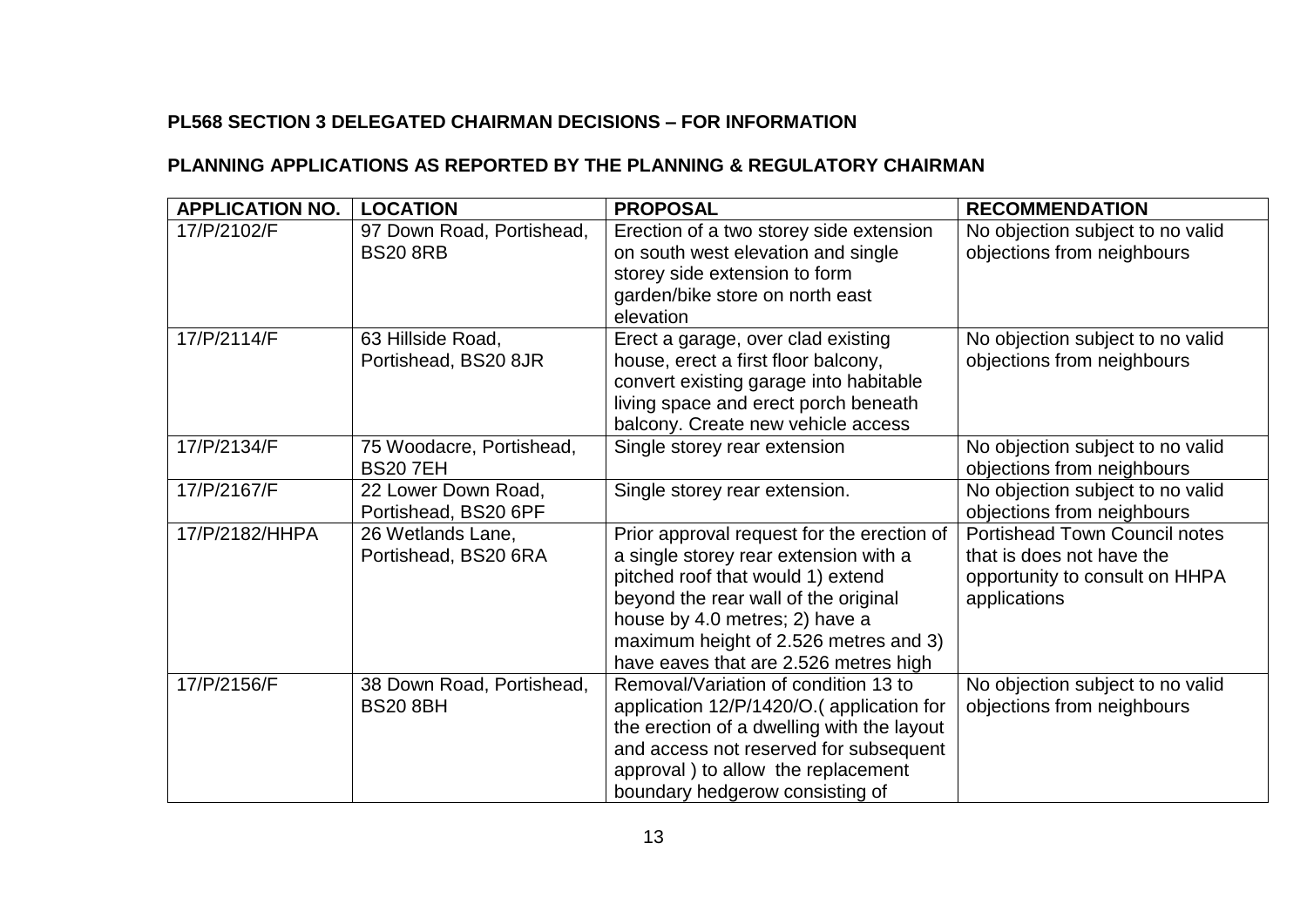|                |                                              | alternate planting of escallonia rubra<br>'Crimson Spire' and Photinia x fraseri<br>'Red Robin'                                                                                                                                                                                      |                                                                                                    |
|----------------|----------------------------------------------|--------------------------------------------------------------------------------------------------------------------------------------------------------------------------------------------------------------------------------------------------------------------------------------|----------------------------------------------------------------------------------------------------|
| 17/P/2167/F    | 22 Lower Down Road,<br>Portishead, BS20 6PF  | Single storey rear extension.                                                                                                                                                                                                                                                        | No objection subject to no valid<br>objections from neighbours                                     |
| 17/P/2182/HHPA | 26 Wetlands Lane,<br>Portishead, BS20 6RA    | Prior approval request for the erection of<br>a single storey rear extension with a<br>pitched roof that would 1) extend<br>beyond the rear wall of the original<br>house by 4.0 metres; 2) have a<br>maximum height of 2.526 metres and 3)<br>have eaves that are 2.526 metres high | <b>Portishead Town Council notes</b><br>that no consultation is required.                          |
| 17/P/2211/LUP  | 105 Fennel Road,<br>Portishead, BS20 7AR     | Application for a Lawful development<br>certificate for the proposed loft<br>conversion                                                                                                                                                                                              | <b>Portishead Town Council notes</b><br>that it is not required to consult on<br>LUP applications. |
| 17/P/2220/F    | 26 Springfield Road,<br>Portishead, BS20 6LH | Erection of a two storey rear extension.                                                                                                                                                                                                                                             | No objection subject to no valid<br>objections from neighbours                                     |

# **PL568 TREE APPLIATIONS AS REPORTED BY THE PLANNING & REGULATORY CHAIRMAN**

| <b>APPLICATION NO.</b> | <b>LOCATION</b>              | <b>PROPOSAL</b>                           | <b>RECOMMENDATION</b>                |
|------------------------|------------------------------|-------------------------------------------|--------------------------------------|
| 17/P/2142/TPO          | 3 Fircliff Park, Portishead, | T1 ash - fell; T2 holm oak - remove or    | In the absence of a Tree Warden      |
|                        | <b>BS207HQ</b>               | reduce lowest limb over road; T3 holm     | <b>Portishead Town Council feels</b> |
|                        |                              | oak - reduce lowest limb over road to     | unable to comment                    |
|                        |                              | first major growth point                  |                                      |
| 17/P/2148/WT           | 13 West Hill, Portishead,    | T1 yew - reduce by 2m; T2 field maple -   | In the absence of a Tree Warden      |
|                        | <b>BS20 6LG</b>              | reduce by 3.5m; T3 sycamore - crown       | <b>Portishead Town Council feels</b> |
|                        |                              | lift by removing 6 lowest minor limbs; T4 | unable to comment                    |
|                        |                              | field maple - coppice to 3-4 feet height  |                                      |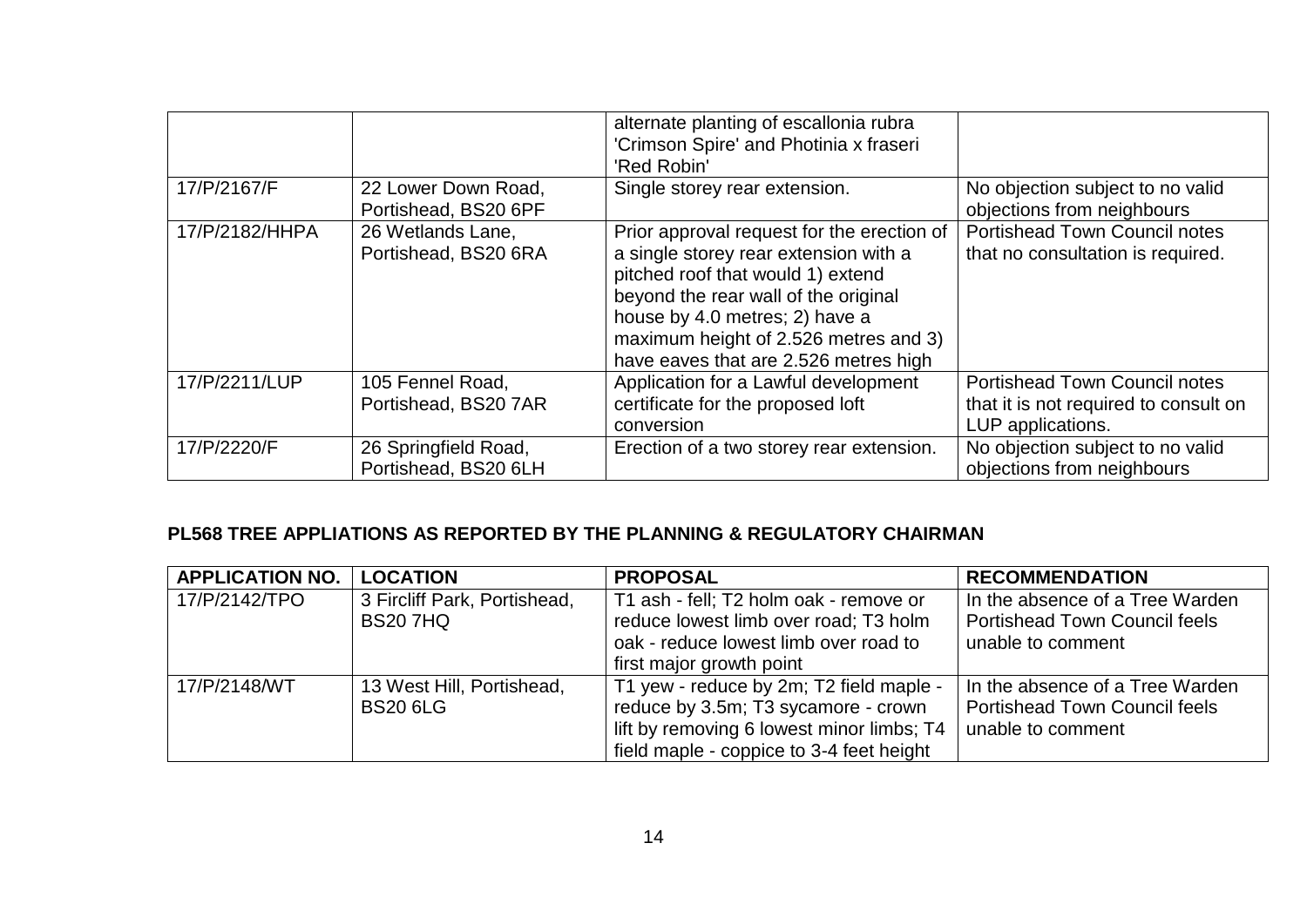| 17/P/2149/TPO | 18 Kings Road, Portishead,<br><b>BS20 8HH</b> | T1 Pine - reduce lateral spread over<br>neighbouring properties by 6 feet                                                                                                            | In the absence of a Tree Warden<br><b>Portishead Town Council feels</b><br>unable to comment |
|---------------|-----------------------------------------------|--------------------------------------------------------------------------------------------------------------------------------------------------------------------------------------|----------------------------------------------------------------------------------------------|
| 17/P/2223/TPO | 302 Down Road,<br>Portishead, BS20 8JT        | T1 - Walnut, reduce by 1.0 meter; T2 -<br>Oak, reduce by 1.0 meter; T3 - Silver<br>Birch, fell; T4 - Silver Birch, reduce by<br>1.0 meter; T5 - Silver Birch, reduce by<br>1.0 meter | In the absence of a Tree Warden<br><b>Portishead Town Council feels</b><br>unable to comment |

#### **PL569 OTHER PLANNING MATTERS**

#### **8.1 THE FOLLOWING NOTIFICATIONS/ACKNOWLEDGEMENTS FROM NORTH SOMERSET COUNCIL WERE NOTED:**

**A. ENFORCEMENT CASES** None received

**B. DELEGATED DECISIONS – NORTH SOMERSET COUNCIL** None received.

#### **C. PLANNING CONSENT GRANTED**

17/P/1560/F 165 Phoenix Way, Portishead, BS20 7GP

#### **D. PLANNING CONSENT REFUSED**

17/P/1381/LUP 1 Mendip Road, Portishead, BS20 6DA<br>17/P/1663/F 2 Heron Gardens. Portishead. BS20 7D 2 Heron Gardens, Portishead, BS20 7DH 17/P1683/F Aldi Stores, Wyndham Way, Portishead, BS20 87LR 17/P/1776/F Unit 3, Kestrel Court, Harbour Road, Portishead, BS20 7AN

#### **E. PLANNING APPLICATIONS WITHDRAWN**

No reports received